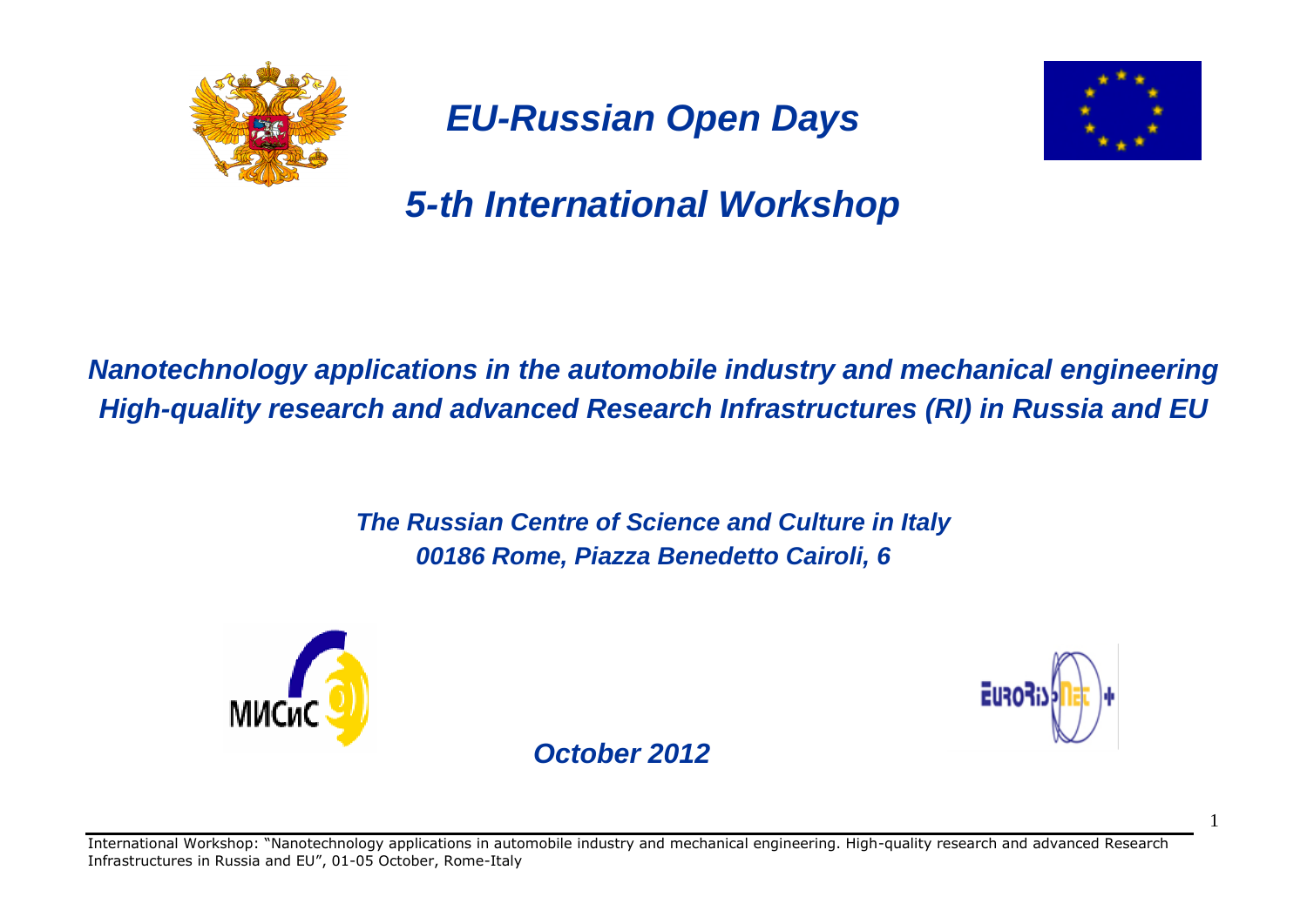# **Organizers of the Event**

- Ministry of Education and Science of the Russian Federation
- NCP for Research Infrastructures in Russia
- Russian Centre of Science and Culture in Rome

# **Event is supported by**

- Ministry of Education and Science of the Russian Federation
- Russian Centre of Science and Culture in Rome
- National University of Science and Technology "MISIS"

## **Organizing Committee Members**

- **•** Evgeny Ugrinovich, the Ministry of Education and Science of the Russian Federation
- **•** Evgeny Levashov, National University of Science and Technology "MISIS", NCP "Infrastructure"
- **•** Dora Farmaki, National Hellenic Research Foundation (EKT/NHRF, Greece); FP7 EuroRIs-NET+ coordinator
- **•** Oleg Osipov, the Russian Centre of Science and Culture in Italy

For the latest workshop information and news**:<http://fp7-infra.misis.ru/en/>**

#### **More info & contact person:**

**Marine Melkonyan**, Coordinator of FP7 Research Infrastructures NCP in Russia Phone: +7-495-638-46-29; GPS: +7 916 7079257 Fax: +7-499-236-21-05; E-mail: **[fp7-infra@misis.ru](mailto:fp7-infra@misis.ru)**;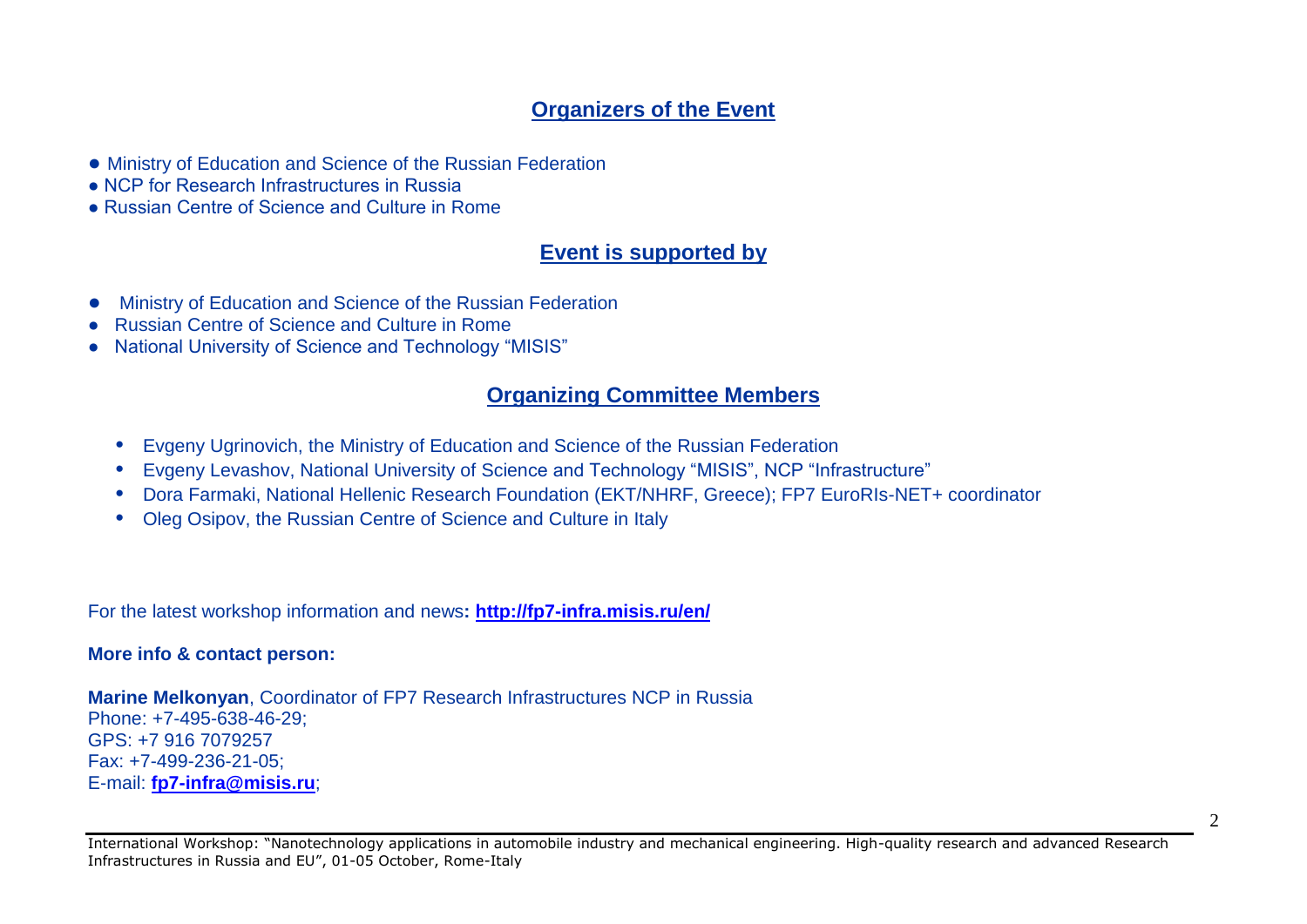### **Invitation and Workshop objectives**

 The Ministry of Education and Science of the Russian Federation, the Russian FP7 Research Infrastructures NCP are pleased to invite you to the 5-th International Workshop and exhibition entitled: "Nanotechnology applications in the automobile industry and mechanical engineering. High-quality research and advanced Research Infrastructures (RI) in Russia and EU".

The event will take place in the Russian Centre of Science and Culture in Rome (Italy) on October 1-5, 2012.

 The workshop will be supported by the Russian Ministry of Education and Science, and partially the European Network of National Contact Points for Research Infrastructures (RIs NCP Network).

The main objectives of the event are to present:

- Russian large-scale RI in the area of N&N (unique scientific equipment and complexes, Joint Use Centres) relevant to the automobile industry and mechanical engineering;

- Russian leading research centres possessing high potential for building new RIs (including e-Infrastructures) to the European Scientific Community and stakeholders;

- RIs' strategy in the Russian Federation;

To discuss:

- Next steps in the development process of "Virtual Institute of Research Infrastructures" (VIRIS) within FP7, utilizing the Russian and European RIs possibilities;

- Opportunities and challenges for stronger synergies between Russian and European RIs policies.



International Workshop: "Nanotechnology applications in automobile industry and mechanical engineering. High-quality research and advanced Research Infrastructures in Russia and EU", 01-05 October, Rome-Italy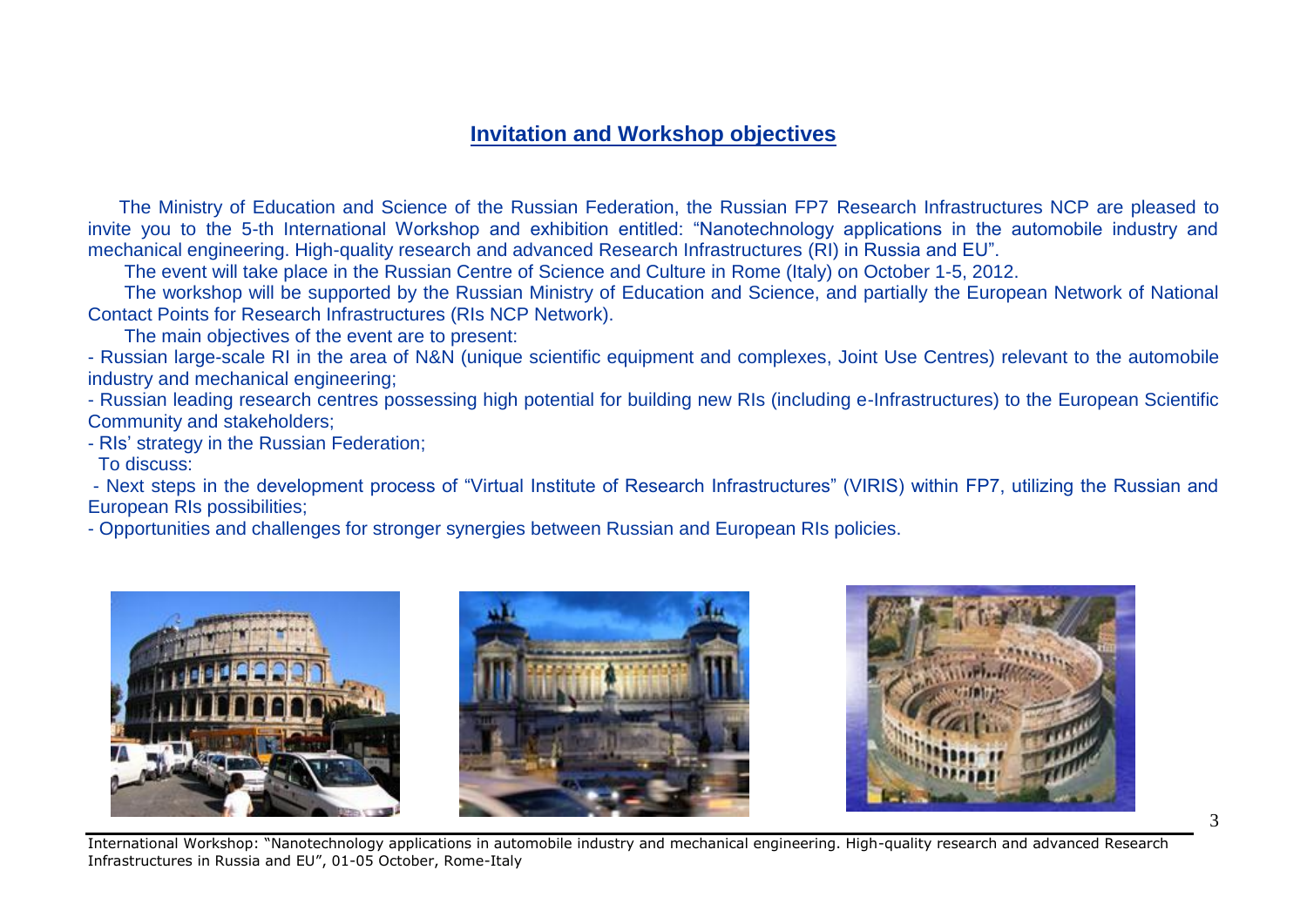# **SCIENTIFIC PROGRAM**

### **Nanotechnology applications in the automobile industry and mechanical engineering High-quality research and advanced Research Infrastructures (RI) in Russia and EU**

| The first day - October 01, 2012                                                                                                                                                                                                                                                                                                                                                                                                    |  |
|-------------------------------------------------------------------------------------------------------------------------------------------------------------------------------------------------------------------------------------------------------------------------------------------------------------------------------------------------------------------------------------------------------------------------------------|--|
| Registration $9^{30}$ – 10 <sup>00</sup>                                                                                                                                                                                                                                                                                                                                                                                            |  |
| <b>Welcome coffee</b>                                                                                                                                                                                                                                                                                                                                                                                                               |  |
| Opening Ceremony 10 <sup>00</sup> - 11 <sup>00</sup>                                                                                                                                                                                                                                                                                                                                                                                |  |
| <b>Welcome Addresses</b>                                                                                                                                                                                                                                                                                                                                                                                                            |  |
| Director of the Russian Centre of Science and Culture in Italy<br>Representative of the Embassy of Russian Federation in Italy<br>Representative of European Commission -Directorate-General for Research and Technological Development (DG RTD)<br>Representatives of the Italian organizations<br>Representative of the Ministry of Education and Science of the Russian Federation<br>Representative of European RIs NCP Network |  |
| Session I: $11^{00} - 13^{00}$                                                                                                                                                                                                                                                                                                                                                                                                      |  |
| <b>Chairman: Igor Chashey, Dr. Sc., Prof., Deputy Director of the Pushchino Radio Astronomy Observatory, Russian Academy of Science,</b><br><b>Moscow Region, Pushchino</b>                                                                                                                                                                                                                                                         |  |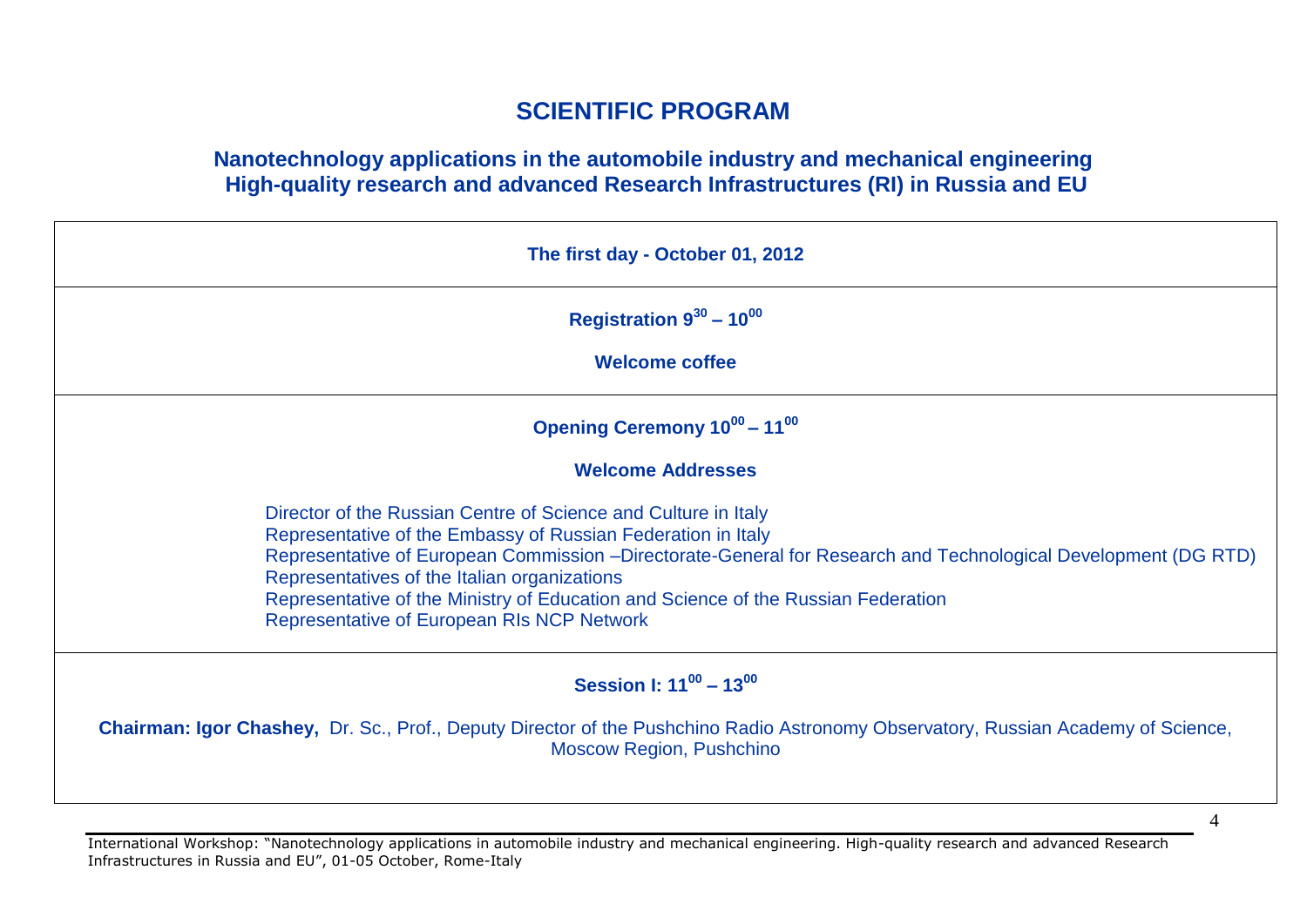| <b>Name of Speaker</b>    | <b>Title of oral presentation</b>                                                                                               | <b>Affiliation and Position</b>                                                                                                                                                                                                               | <b>Contact address</b>                                                                                     |
|---------------------------|---------------------------------------------------------------------------------------------------------------------------------|-----------------------------------------------------------------------------------------------------------------------------------------------------------------------------------------------------------------------------------------------|------------------------------------------------------------------------------------------------------------|
| <b>Evgeny Levashov</b>    | generation<br><b>New</b><br>of .<br>multifunctional coatings for the<br>automobile<br>industry<br>and<br>mechanical engineering | Dr. Sc., Prof., Head of Russian FP7<br>Research Infrastructures NCP, Head of<br>SHS-Center and Department "Powder<br>and Functional<br>Metallurgy<br>Coatings",<br>National University of Science<br>and<br><b>Technology "MISIS", Moscow</b> | phone: +7-495-638-4500<br>fax: +7-499-236-5298<br>mobile: +7-916-690-8045<br>e-mail: levashov@shs.misis.ru |
| <b>Valery Bukhtiyarov</b> | Nanostructured catalysts.<br>To meet EURO standards for<br>quality<br>fuel<br>and<br>vehicle<br>emission                        | Dr. Sc., Prof., Member Correspondent of<br>RAS, Deputy Director and Laboratory Head<br>of the Boreskov' Institute of Catalysis,<br>Siberian Branch of Russian Academy of<br>Science, Novosibirsk                                              | phone: +7-383-330-6771<br>fax: +7-383-330-8356<br>e-mail: vib@catalysis.nsk.su                             |
| Aleksey Oryshchenko       | High strength nanostructured<br>steels characterized by high<br>fractures in<br>resistance<br>to<br>extreme conditions          | Dr. Sc., General Director of the Federal<br><b>State Unitary Enterprise "Central Research"</b><br>of<br>Structural<br>Institute<br><b>Materials</b><br>"PROMETEY", St-Petersburg                                                              | phone: +7-812-274-17-07<br>+7-812-274-2330<br>e-mail: mail@crism.ru                                        |
| <b>Pavel Todua</b>        | Metrology and standardization<br>for Nanotechnologies                                                                           | Dr. Sc., Prof., Director of Research Center<br>for Surface and Vacuum,<br>Dean of the State Technical University<br>"Moscow<br><b>Physical-Technical</b><br>lnstitute".<br><b>Moscow</b>                                                      | phone: +7-495-935-9666<br>+7-495-935-9777<br>fax: +7-495-935-9690<br>e-mail: fgupnicpv@mail.ru             |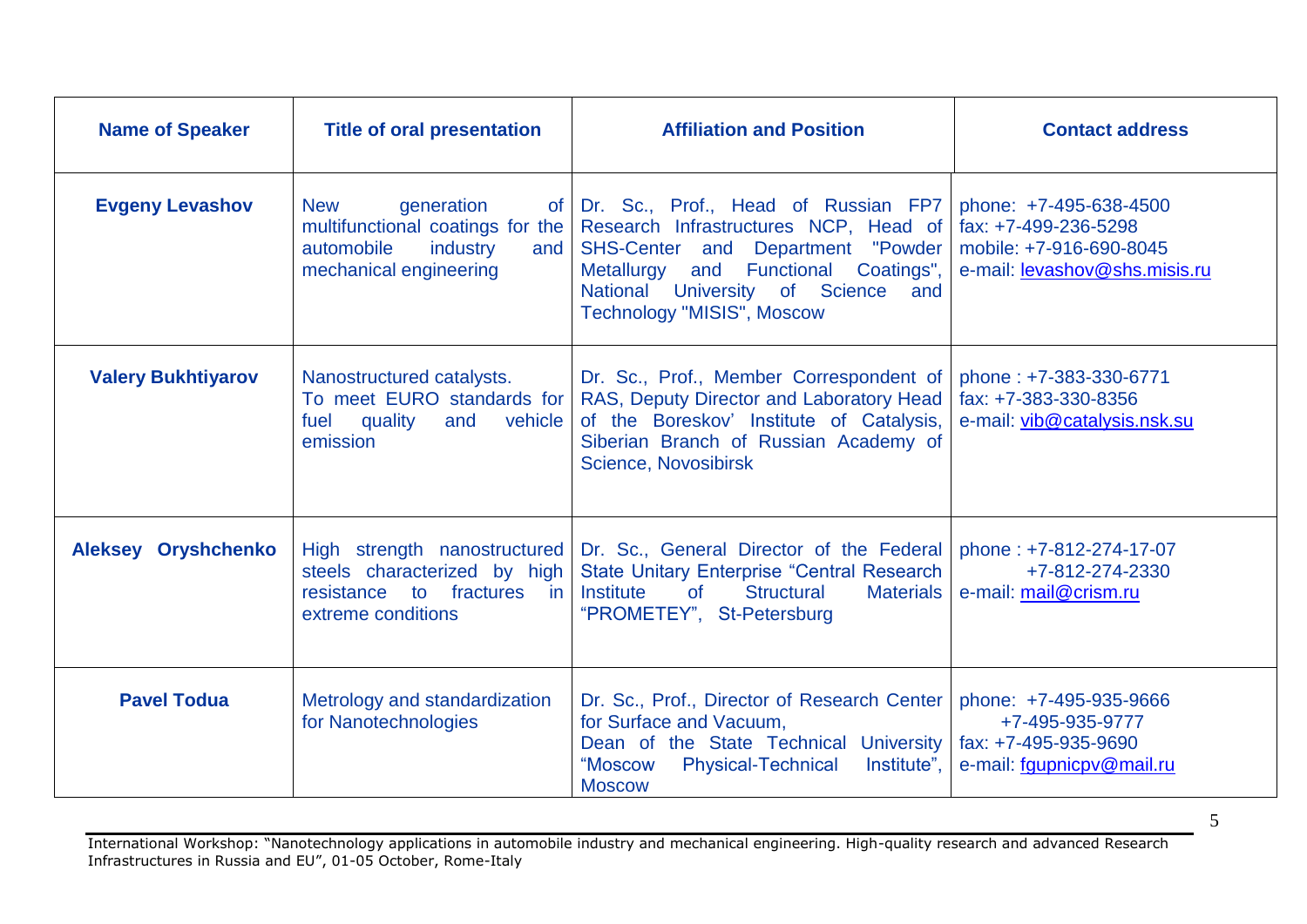| 13.00 - 14.00           | <b>Exhibition opening</b>                                                                                                                                                                                                                                                   |                                                                                                                                            |                                                                                                      |
|-------------------------|-----------------------------------------------------------------------------------------------------------------------------------------------------------------------------------------------------------------------------------------------------------------------------|--------------------------------------------------------------------------------------------------------------------------------------------|------------------------------------------------------------------------------------------------------|
| $14.00 - 15.00$         | Lunch                                                                                                                                                                                                                                                                       |                                                                                                                                            |                                                                                                      |
| 15.00 -17.00            | Panel discussion: The bilateral interaction of EU-Russian Research infrastructures. Sharing experiences, identifying<br>opportunities for synergy, challenges and recommendations<br>Moderator: Marine Melkonyan, Coordinator of FP7 Research Infrastructures NCP in Russia |                                                                                                                                            |                                                                                                      |
| <b>Marine Melkonyan</b> | Research<br><i>infrastructures</i><br>in.<br>Russia and EU.<br><b>EuroRIs-Net FP7 project</b>                                                                                                                                                                               | PhD, coordinator of Russian FP7 Research<br><b>Infrastructures NCP</b><br>National University of Science and<br>Technology "MISIS", Moscow | phone: +7 495 638 46 29<br>fax: +7 499 2362105<br>e-mail: m.melkonyan@misis.ru<br>fp7-infra@misis.ru |
| $18.00 - 20.30$         | All participants are invited to Reception                                                                                                                                                                                                                                   |                                                                                                                                            |                                                                                                      |
|                         |                                                                                                                                                                                                                                                                             |                                                                                                                                            |                                                                                                      |
|                         |                                                                                                                                                                                                                                                                             |                                                                                                                                            |                                                                                                      |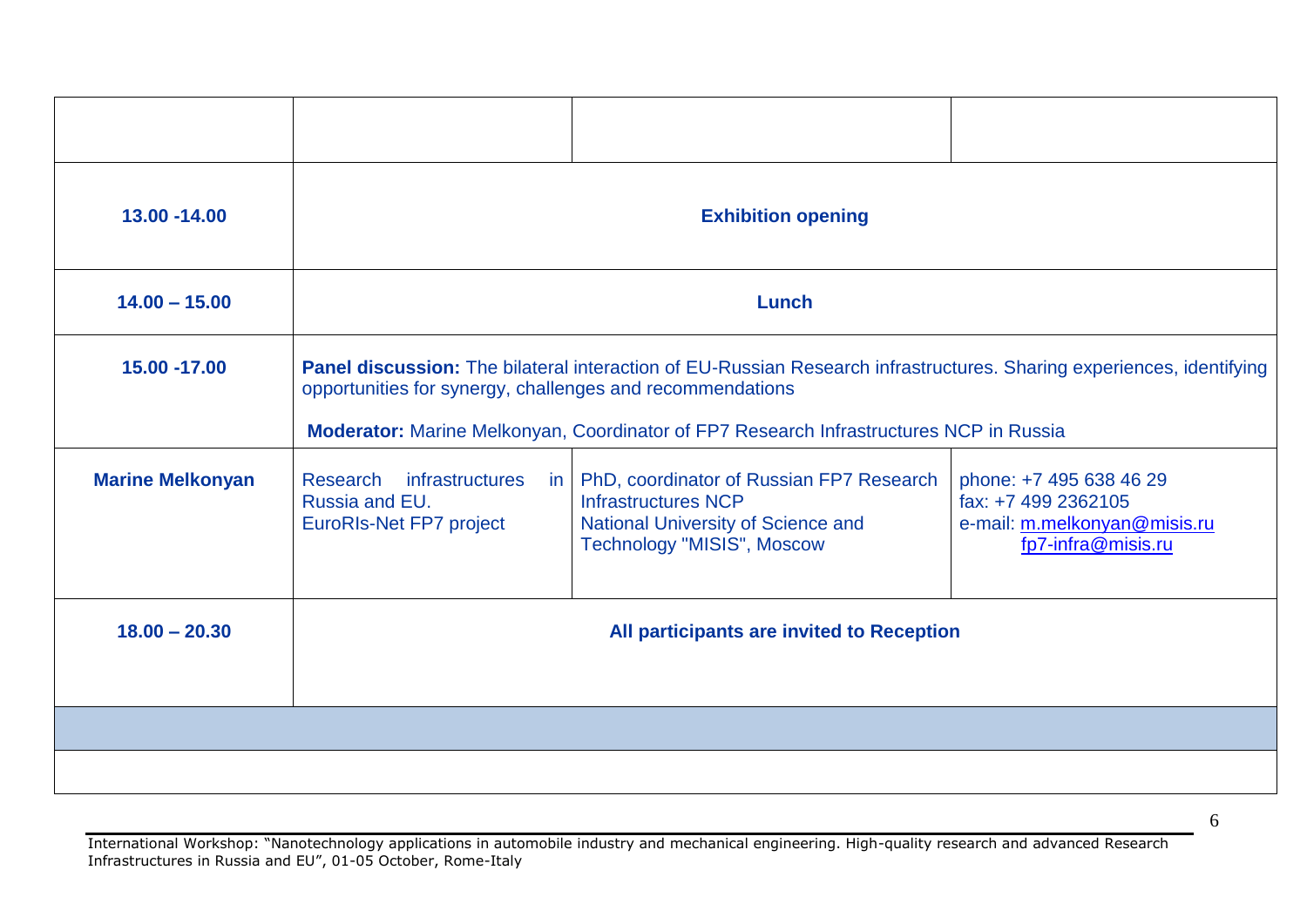| The second day - October 02, 2012 |                                                                                                                                           |                                                                                                                                                                                                                                                                            |                                                                           |
|-----------------------------------|-------------------------------------------------------------------------------------------------------------------------------------------|----------------------------------------------------------------------------------------------------------------------------------------------------------------------------------------------------------------------------------------------------------------------------|---------------------------------------------------------------------------|
| 10.00 - 13.30                     | <b>Session 2</b><br>Chairman: Pavel Todua, Dr. Sc., Prof., Director of Research Center for Surface and Vacuum, Moscow                     |                                                                                                                                                                                                                                                                            |                                                                           |
| <b>Name of Speaker</b>            | <b>Title of oral presentation</b>                                                                                                         | <b>Affiliation and Position</b>                                                                                                                                                                                                                                            | <b>Contact address</b>                                                    |
| <b>Mikhail Filonov</b>            | Nanotechnologies for<br>the<br>automobile<br>industry<br>and<br>mechanical engineering.<br>MISIS main developments in<br>this area        | Dr. Sc., Prof., Vice-Rector for Science and   Phone: +7 499 237 22 25<br>Innovations, Head of Scientific-Educational   Fax: +7 499 236 21 05<br>"Nanomaterials<br>Center<br>and<br>Nanotechnologies", National Research<br><b>Technological University "MISIS", Moscow</b> | GPS: +7-917-530-8837<br>e-mail: filonov@misis.ru                          |
| <b>Vladimir Balakirev</b>         | $Mn-O$<br>component<br>three<br>systems $(Ln = rare earth)$<br>element) in air and for the<br>different oxygen pressure                   | Phase transformations in Ln-   Dr. Sc., Prof., Member Correspondent of   Phone: +7 343 267 89 04,<br>RAS, Institute of Metallurgy of the Ural<br>Branch of Russian Academy of Science,<br>Yekaterinburg                                                                    | +7 343 267 89 09<br>e-mail: vfbal@mail.ru                                 |
| <b>Igor Chashey</b>               | Research<br><b>Observatory</b><br>in<br>Infrastructures:<br>Science,<br><b>Facilities</b><br>International<br>and<br><b>Collaboration</b> | Pushchino Radio Astronomy Dr. Sc., Prof., Deputy Director of the<br>Pushchino Radio Astronomy Observatory,<br>Russian Academy of Science, Moscow<br>Region, Pushchino                                                                                                      | phone: +7-4967-73-2757<br>GPS: +7-962-993-6440<br>e-mail: chashey@prao.ru |

International Workshop: "Nanotechnology applications in automobile industry and mechanical engineering. High-quality research and advanced Research Infrastructures in Russia and EU", 01-05 October, Rome-Italy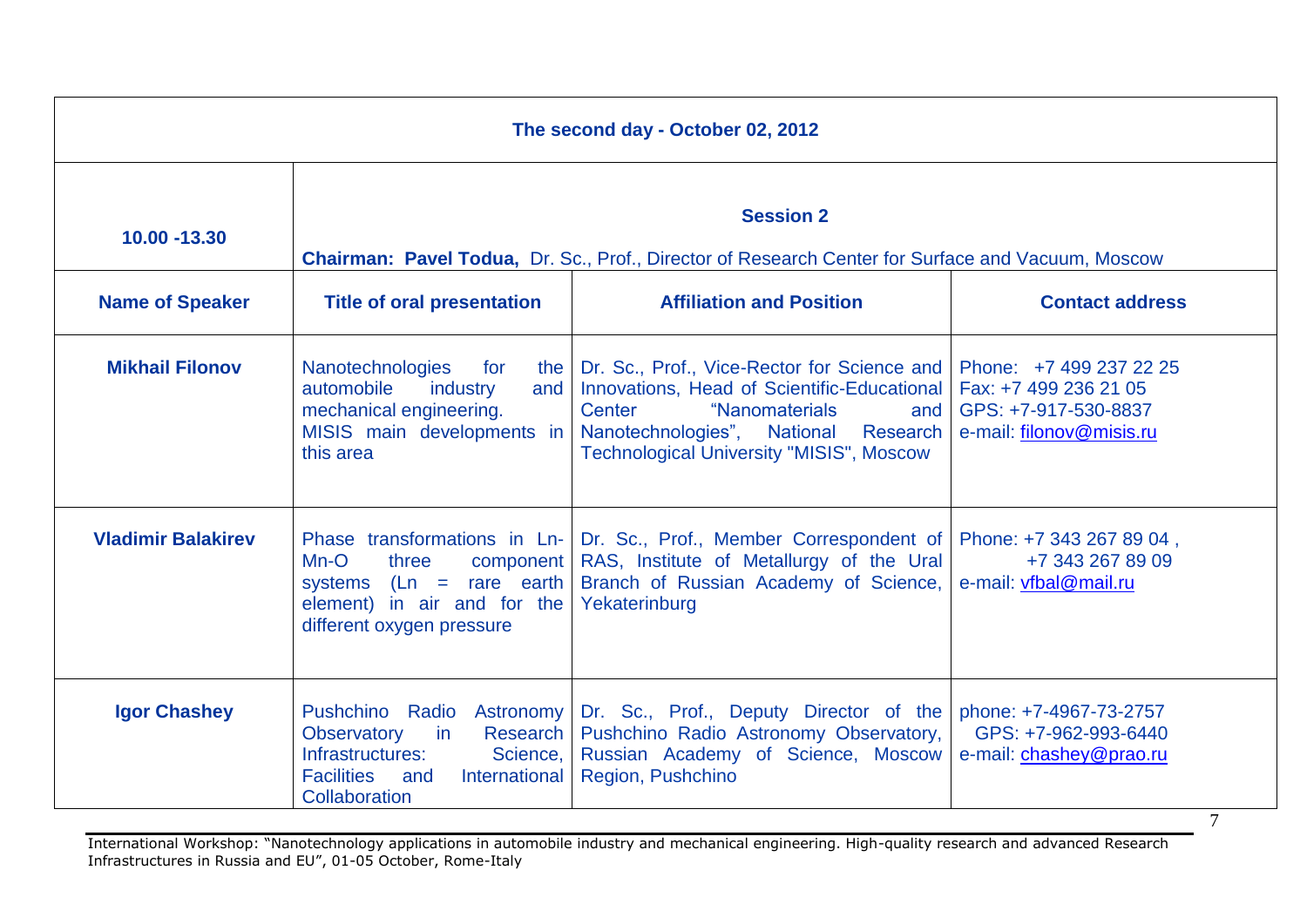| $11.30 - 12.00$         | Coffee - break                                                                                                                                 |                                                                                                                                                                  |                                                                                                         |
|-------------------------|------------------------------------------------------------------------------------------------------------------------------------------------|------------------------------------------------------------------------------------------------------------------------------------------------------------------|---------------------------------------------------------------------------------------------------------|
| <b>Konstantin Kuper</b> | <b>Fundamental</b><br>applied<br>and<br>"Siberian<br>in<br>investigations<br>Synchrotron<br>and<br><b>Terahertz</b><br><b>Radiation Center</b> | Ph.D, Senior research worker,<br>Budker Institute of Nuclear<br><b>Physics</b><br>Siberian Branch of Russian Academy of<br>Science, Novosibirsk                  | phone: +7-383-329-41-54<br>GPS: +7-923-23-121-96<br>e-mail: k.e.kuper@inp.nsk.su                        |
| <b>Ruslan Valiev</b>    | High-strength nanostructured<br>metals and alloys produced by<br>severe plastic deformation.<br>Potential<br>for<br>innovation<br>application. | Dr. Sci., Professor, Scientific Director of the<br>Institute of Physics of Advanced Materials<br>(IPAM), Ufa State Aviation Technical<br>University (USATU), Ufa | phone: +7 3472 73 34 22<br>Fax: +7 3472 73 34 22<br>GPS: 8-927-234-66-02<br>e-mail: rzvaliev@mail.rb.ru |
| <b>Vladimir Kryukov</b> | Research<br>directions of the Dr.<br>Centre for competence<br>and<br>advanced technologies                                                     | Sc., Head of the Innovative<br>Technological<br>Center<br>"Technopark<br>Perspektiva" (ITC), Moscow                                                              | GPS: +7-916-629-0610<br>e-mail: vkryukov@techno-park.org                                                |
| 13.30 - 14.30           |                                                                                                                                                | <b>Lunch Break - Table Discussion</b>                                                                                                                            |                                                                                                         |